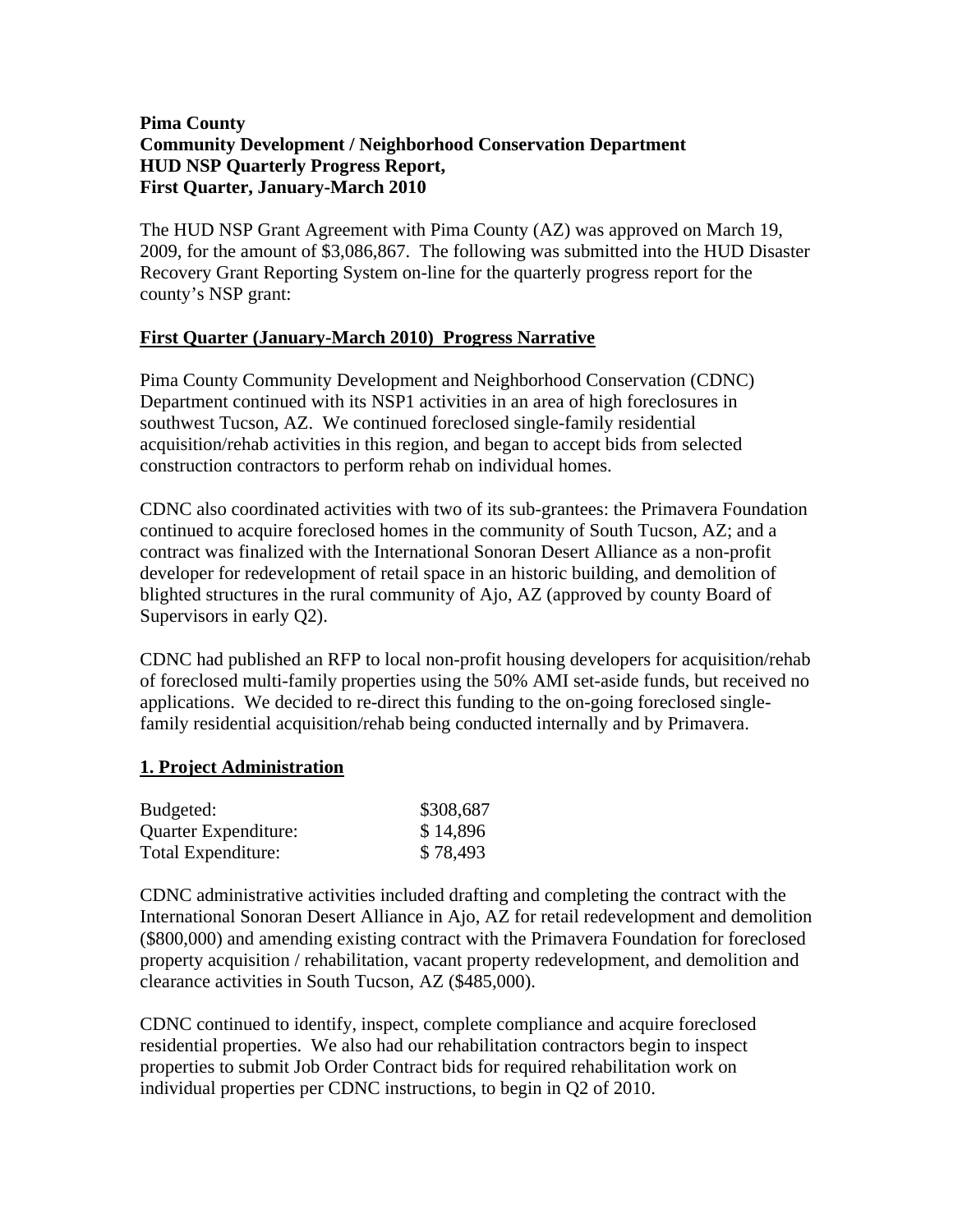## **2. Cardinal / Valencia Foreclosed Property Acquisition & Rehabilitation**

| Budgeted:            | \$903,263 |
|----------------------|-----------|
| Quarter Expenditure: | \$224,922 |
| Total Expenditure:   | \$385,829 |

CDNC acquired four (4) vacant foreclosed residential properties in the Cardinal/Valencia region of southwest Tucson in Q1 of 2010 - this brings our total to eight (8) homes total under this activity, and completes the acquisition phase of this DRGR Activity.

The remainder of this Activity's funding will be used for residential rehabilitation. CDNC has begun to request bids for rehabilitation work - we have shown our Job Order Contract firms four (4) acquired properties for them to begin to develop their bids.

### **3. South Tucson, AZ – Primavera Foundation**

| \$375,000 |
|-----------|
| \$28,000  |
| \$20,000  |
| \$2072    |
| \$116,359 |
|           |

The NSP contract with Primavera was amended and additional funding added for demolition of blighted structures, and redevelopment of vacant lots owned by Primavera (installing and up-grading utilities) in South Tucson, AZ.

Primavera Foundation completed the acquisition phase of their NSP1 grant with the purchase of this one (1) final property. Primavera also completed the rehabilitation of their first acquisition, a single-family residence at 338 West 33rd Street in South Tucson - HUD Assistant Secretary Mercedes Márquez announced the award of NSP2 grant recipients at this property on January 14, 2010.

#### **4. Ajo, AZ – International Sonoran Desert Alliance**

| Budgeted (Redevelopment): | \$750,000 |
|---------------------------|-----------|
| Budgeted (Demolition):    | \$50,000  |
| Quarter Expenditure:      | $\$$ 0    |
| Total Expenditure:        | \$0       |

CDNC finalized the NSP1 contract in Q1 of 2010 with the International Sonoran Desert Alliance (ISDA) in Ajo, AZ - the contract will go to the county Board of Supervisors in early April 2010 (Q2) for final approval. ISDA will serve as the non-profit developer, who will oversee the redevelopment of new retail spaces in the vacant grocery and mercantile stores in the historic Ajo Plaza, located in the town's central business district, and demolition of blighted structures at scattered locations around Ajo.